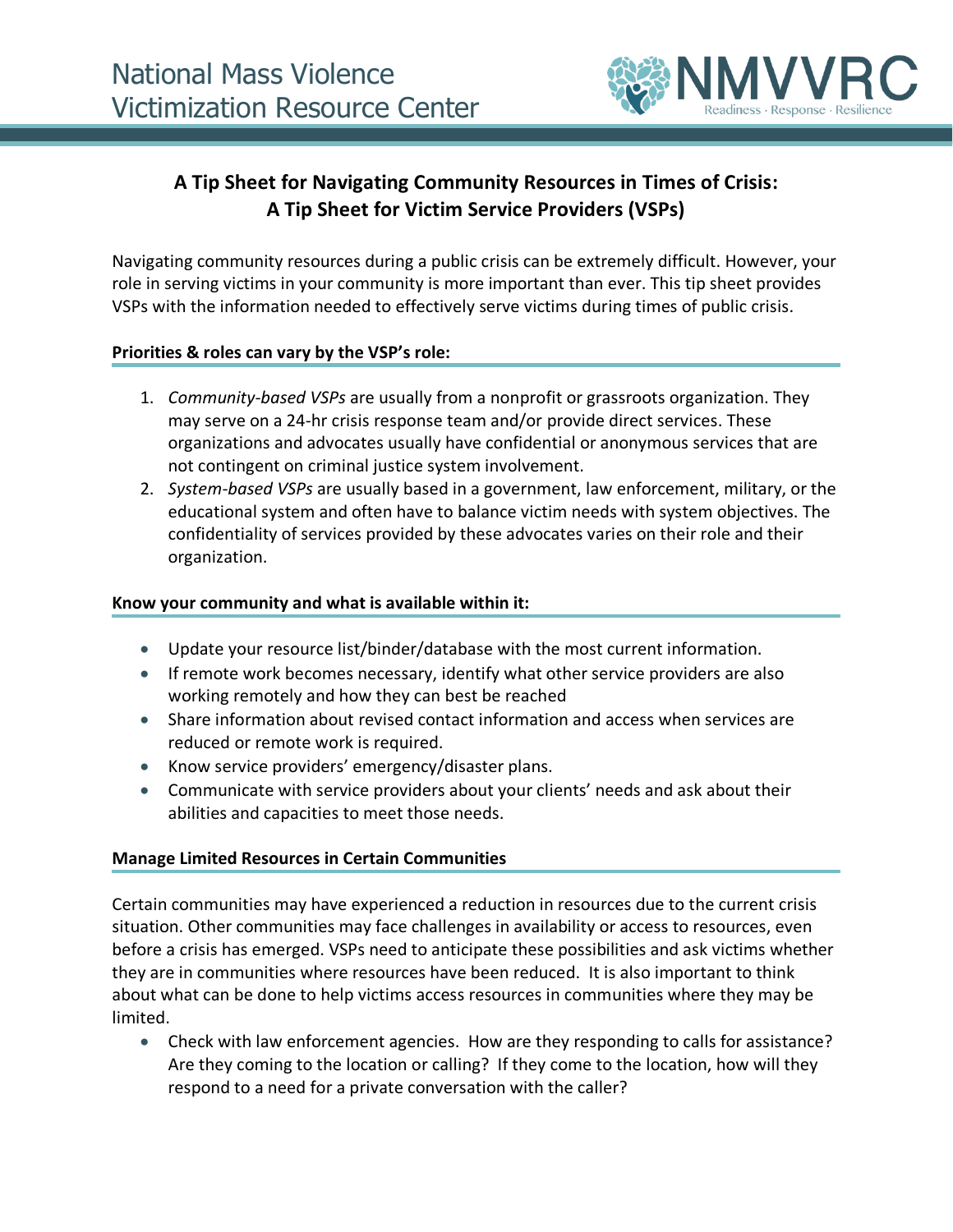- Check with the courts. How are the courts handling non-essential legal matters, e.g. custody, guardianship, divorce, child support, alimony? Do the courts use technology to support victim participation in hearings relevant to their cases? Typically, courts are only open for bail and protective orders and even then, procedures are varied and change often. Help manage victim expectations relevant to "virtual participation" in hearings and, that when the courts do reopen, there will be a significant backlog.
- Check with hospitals. How are victims able to access emergency medical care if it is needed? Many hospitals aren't allowing people to come into the Emergency Department or to bring a support person in with them for appointments.
- Check with local, state, and federal correctional agencies about whether they are releasing offenders early due to COVID, and if/how victims will be notified about early release in accordance with state laws. Also ensure that victims are aware that correctional agencies currently do not provide for in-person visitation.

## **Financial Resources**

- COVID-19 is disproportionately impacting people of low socioeconomic status. This includes those who:
	- o Cannot work from home.
	- o Live in areas with limited access to affordable, nutritious food (i.e., "food deserts"), and/or rely on free or reduced-cost lunches to feed children.
	- $\circ$  Experience job loss or income reductions which may result in loss of health care benefits and/or access to health care services for themselves or family members.
	- $\circ$  Are homeless or experience housing instability and may face decreased access to shelters and food banks, as well as increased stigmatization and vulnerability.
- Advise clients about possible scams regarding stimulus checks, victim compensation, or financial assistance
	- o Advise victims not to engage in solicitations for money, surveys requiring financial or personal information (e.g., sharing PIN numbers, Social Security numbers, bank accounts, etc), or other suspicious requests/inquiries.
	- o Know what sources are reputable for this information (IRS.gov) and how to do fact checks

#### **Allocate available resources without overwhelming the system**

- First, LISTEN. Providing resources and services is secondary to helping victims feel heard and providing a connection.
- Assess and prioritize the needs of victims
	- o Before making a referral, ask: *Do you have access to resources or other ways to cope? What kinds of strategies, resources have worked for you in the past?*